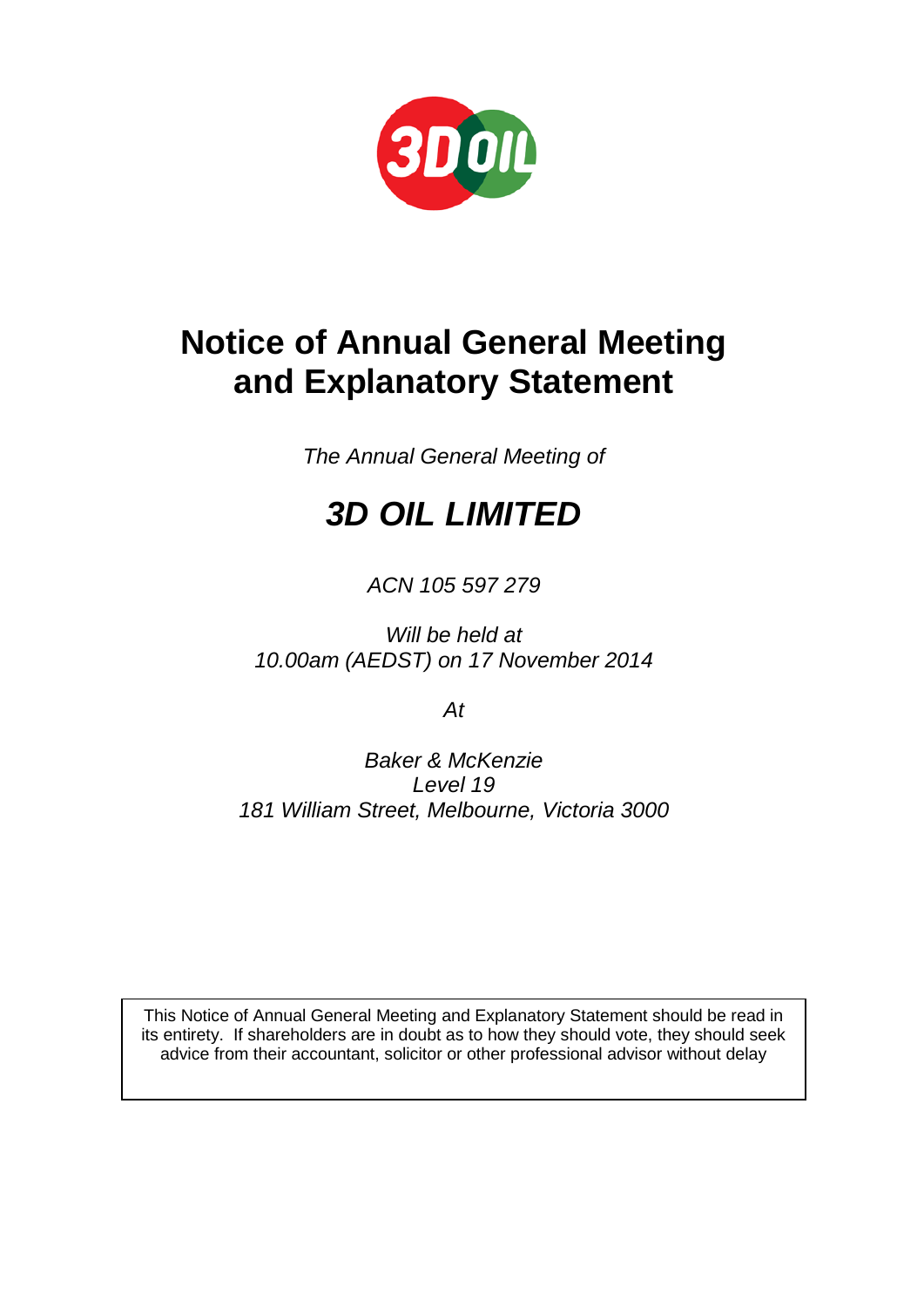#### **3D OIL LIMITED**

**ACN 105 597 279**

**Registered office: Level 5, 164 Flinders Lane, Melbourne, Victoria 3000**

#### **NOTICE OF ANNUAL GENERAL MEETING**

**Notice is given that the Annual General Meeting of Members of 3D Oil Limited (the "Company") will be held at the offices of Baker & McKenzie, Level 19, 181 William Street, Melbourne, Victoria at 10.00am (AEDST) on Monday, 17 November 2014.**

### **AGENDA**

The Explanatory Statement and proxy form which accompany and form part of this Notice, describe in more detail the matters to be considered. Please consider this Notice, the Explanatory Statement and the proxy form in their entirety.

#### **ORDINARY BUSINESS**

#### **Receipt and consideration of Accounts & Reports**

To receive and consider the financial report of the Company and the related reports of the Directors (including the Remuneration Report) and auditors for the year ended 30 June 2014.

*Note: Except for as set out in Resolution 1, there is no requirement for shareholders to approve these reports. Accordingly no resolution will be put to shareholders on this item of business.*

#### **Resolution 1: Adoption of Remuneration Report**

To consider and, if thought fit, to pass the following resolution as an ordinary resolution:

*"That for the purpose of section 250R(2) of the Corporations Act 2001 and for all other purposes, the Remuneration Report (included in the Directors' report) for the financial year ended 30 June 2014 be adopted."*

#### *Voting Exclusion*

*A vote in respect of Resolution 1 must not be cast (in any capacity) by or on behalf of any of the following persons:*

- (a) *a member of the Key Management Personnel whose remuneration details are included in the Remuneration Report; or*
- (b) *a Closely Related Party of such member.*

*However, a person described above may cast a vote on Resolution 1 as proxy if the vote is not cast on behalf of a person described in subparagraphs (a) or (b) above and either:* 

(c) *the person does so as a proxy appointed by writing that specifies how the proxy is to vote on Resolution 1.*

*Notes: The Chairman of the meeting intends to vote undirected proxies in favour of this resolution.*

#### **Resolution 2: Re-election of Ms Melanie Leydin**

To consider and, if thought fit, pass the following resolution as an ordinary resolution:

*"That Ms Melanie Leydin, who retires by rotation as a non-executive Director in accordance with the Constitution of the Company and being eligible for re-election, be re-elected as a non-executive Director of the Company."*

*Notes: The non-candidate directors unanimously support the re-election of Ms Melanie Leydin. The Chairman of the meeting intends to vote undirected proxies in favour of Ms Melanie Leydin's re-election.*

#### **Resolution 3: Election of Mr Leo De Maria as a Director of the Company**

To consider and, if thought fit, pass the following resolution as an ordinary resolution: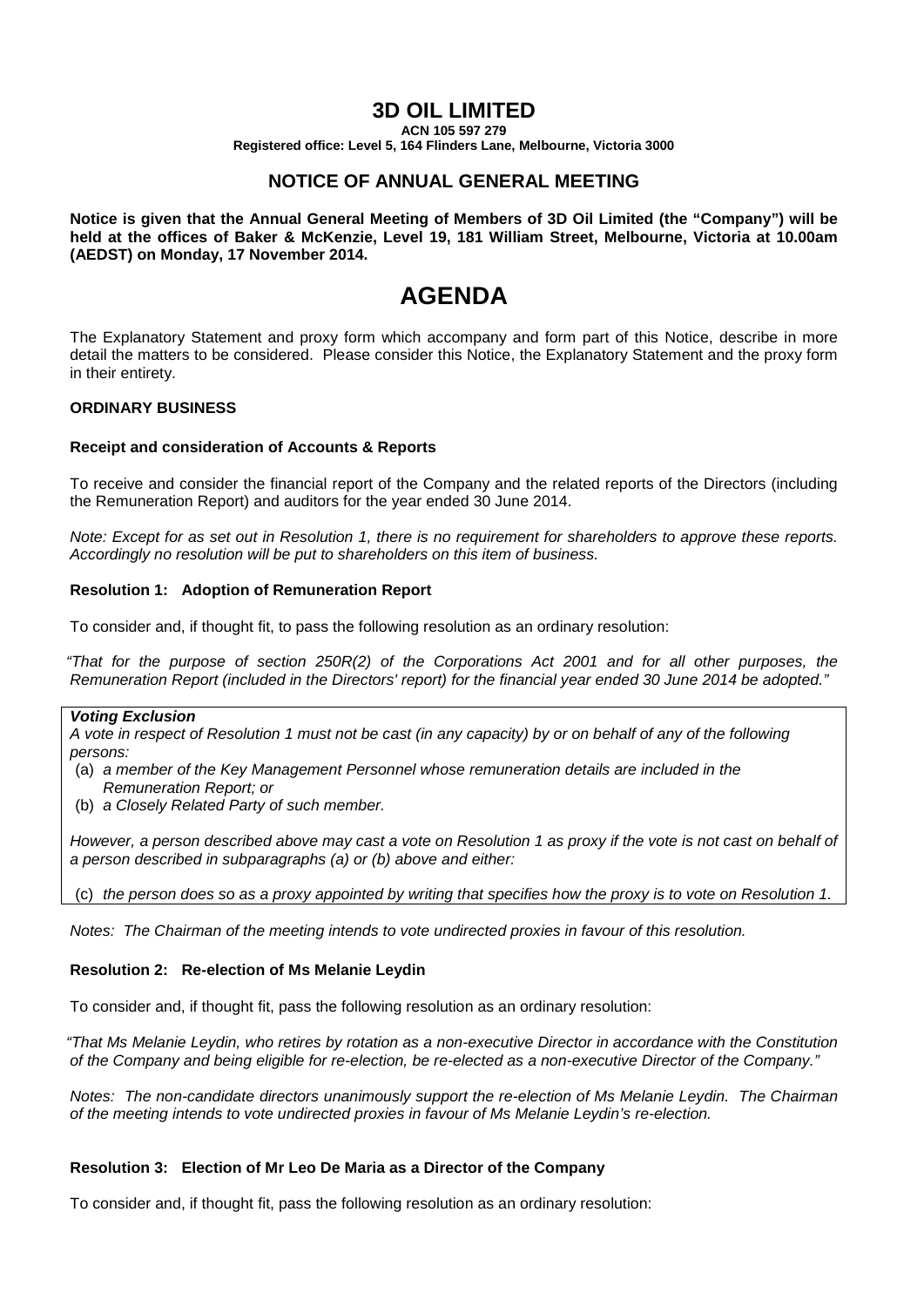*"That Mr Leo De Maria, having been appointed to the Board of Directors during the year, retires as a director in accordance with the Constitution of the Company and being eligible for election, be elected as a Director of the Company."*

*Notes: The non-candidate directors unanimously support the election of Mr Leo De Maria. The Chairman of the meeting intends to vote undirected proxies in favour of Mr Leo De Maria's election.*

#### **SPECIAL BUSINESS**

#### **Resolution 4: Approval of 10% Placement Facility**

To consider and, if thought fit, pass the following resolution as a special resolution:

*"That, pursuant to and in accordance with Listing Rule 7.1A and for all other purposes, Shareholders approve the issue of Equity Securities up to 10% of the issued capital of the Company (at the time of the issue) calculated in accordance with the formula prescribed in Listing Rule 7.1A.2 and on the terms and conditions in the Explanatory Memorandum"*

#### *Voting Exclusion*

*A vote in respect of Resolution 4 must not be cast (in any capacity) by or on behalf of any of the following persons:*

- *(a) a person who may participate in the 10% Placement Facility and a person who might obtain a benefit, except a benefit solely in the capacity of a holder of Shares, if this Resolution is passed; or*
- *(b) an associate of that person,*

*unless:*

- *(a) it is cast by the person as proxy for a person who is entitled to vote, in accordance with directions on the Proxy Form; and*
- *(b) it is cast by the Chairman as proxy for a person who is entitled to vote, in accordance with a direction on the Proxy Form to vote as the proxy decides.*

*Notes: The Chairman of the meeting intends to vote undirected proxies in favour of this resolution.*

By the order of the Board

**Melanie Leydin Director and Company Secretary**

Dated: 15 October 2014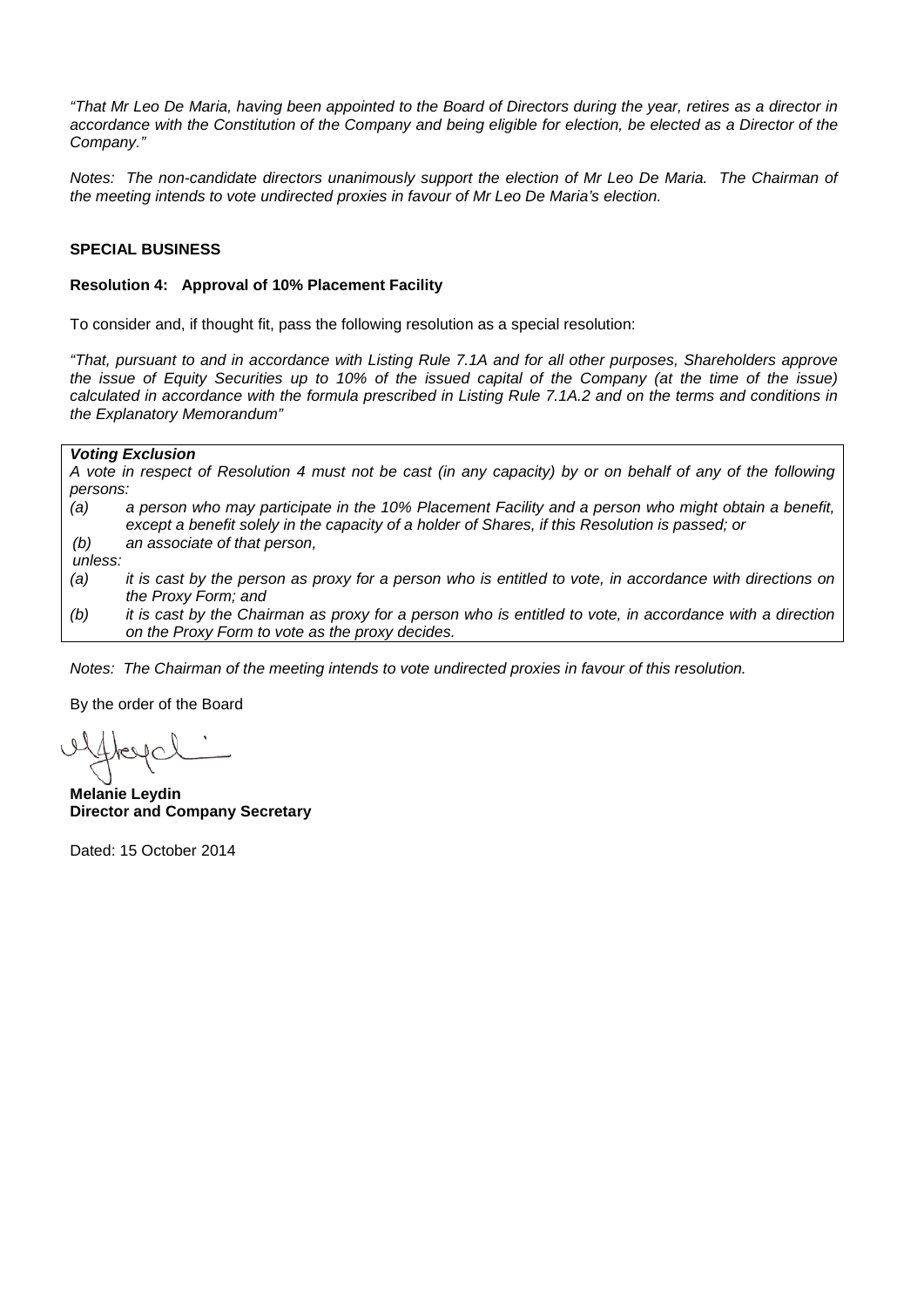#### **EXPLANATORY MEMORANDUM**

#### **Receipt and consideration of Accounts & Reports**

A copy of the Annual Report for the financial year ending 30 June 2014 (which incorporates the Company's financial report, reports of the Directors (including the Remuneration Report) and the auditors) is not enclosed as there is no longer a requirement for the Company to incur the printing and distribution cost associated with doing so for all shareholders. You may obtain a copy free of charge in hard copy form by contacting the Company by phone at (03) 9650 9866, and you may request that this occurs on a standing basis for future years. Alternatively you may access the annual report at the Company's website: www.3doil.com.au or via the Company's announcement platform on ASX. Except for as set out in Resolution 1, no resolution is required on these reports.

#### **Resolution 1: Adoption of Remuneration Report**

The Corporations Act, pursuant to sections 249L(2) and 250(2), requires that at a listed Company's Annual General Meeting, a resolution that the remuneration report be adopted must be put to the shareholders. However, section 250R(3) of the *Corporations Act 2001* expressly provides that the vote on such a resolution is advisory only and does not bind the Directors or the Company. However, the Board will take the outcome of the vote into consideration when reviewing its remuneration practices and policies.

The Remuneration Report sets out the Company's remuneration arrangements for the Directors and senior management of the Company (described as "**Key Management Personnel**") as required by section 300 of the Corporations Act. The Remuneration Report is part of the Directors' report contained at pages 6-10 in the annual financial report of the Company for the financial year ending 30 June 2014. It sets out a range of matters relating to the remuneration of the Directors and senior managers of the Company.

A reasonable opportunity will be provided for discussion of the Remuneration Report at the Annual General Meeting, as required by section 250SA of the Corporations Act.

Pursuant to the *Corporations Amendment (Improving Accountability for Director and Executive Remuneration) Bill 2011* which amended the Corporations Act from 1 July 2011, if 25% or more of votes that are cast are voted against the adoption of the remuneration report at two consecutive annual general meetings (effectively, "two strikes"), shareholders will be required to vote at the second of those annual general meetings on a resolution (referred to as a "spill resolution") to determine whether another meeting should be held within 90 days at which all of the Company's Directors (other than the Managing Director) must go up for re-election.

No strike was recorded at the Company's last Annual General Meeting. On this basis, while the vote on the remuneration report at this Annual General Meeting may potentially be counted towards the two strikes in the future, no board spill can occur this year.

The Directors recommend that shareholders vote in favour of this resolution.

The Company encourages all Shareholders to cast their votes in relation to Resolution 1 and if Shareholders intend to appoint a proxy, Shareholders should direct their proxy how to vote on Resolution 1 by marking either "For", "Against" or "Abstain" on the proxy form. The Chairman of the meeting will vote undirected proxies in favour of Resolution 1.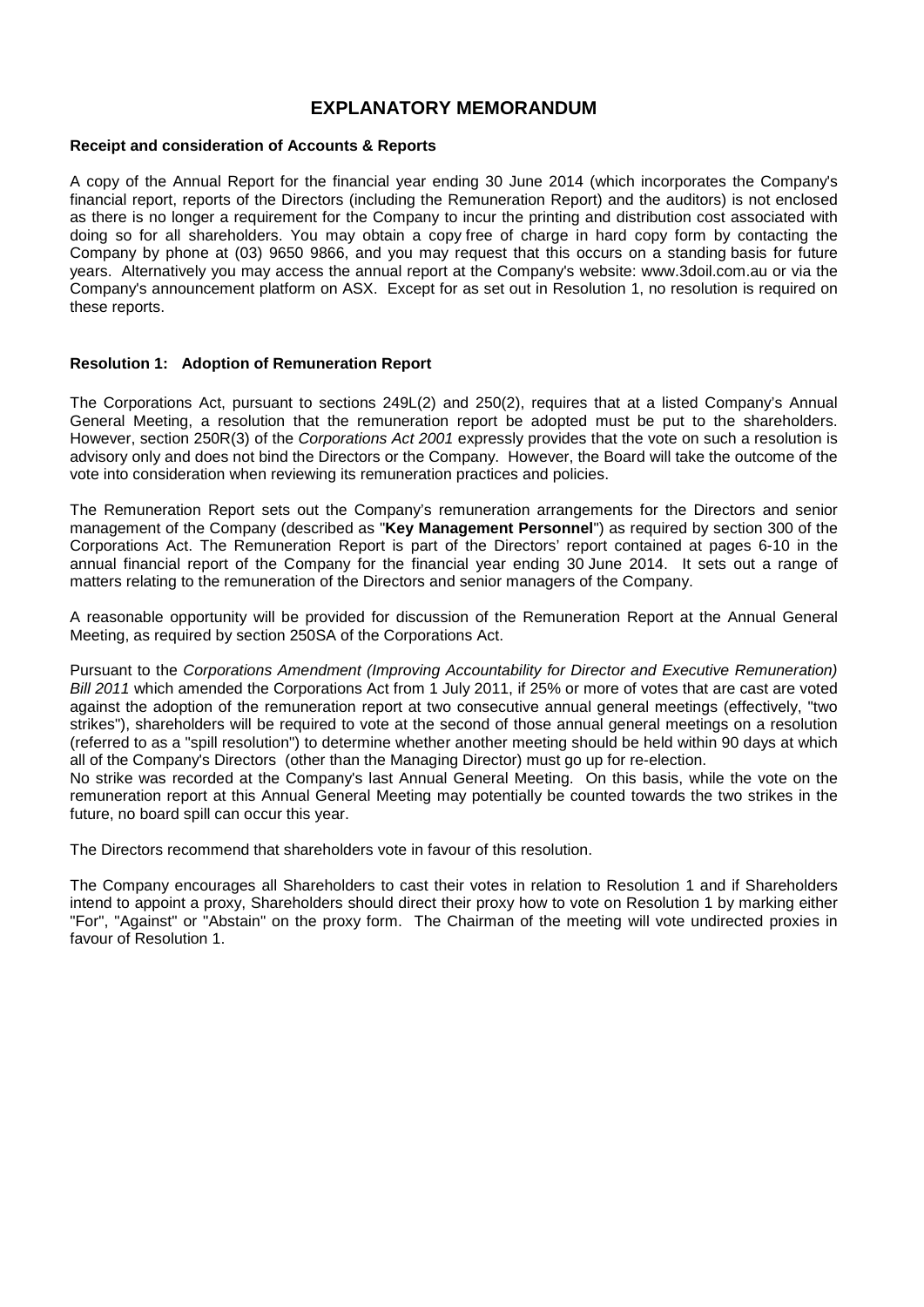#### **Resolution 2: Re-election of Ms Melanie Leydin**

The Constitution of the Company requires that at every annual general meeting, one-third or the next highest number nearest one-third of the Directors, shall retire from office and provides that such Directors are eligible for re-election at the meeting. Ms Melanie Leydin retires by rotation and, being eligible, offers herself for reelection.

Melanie Leydin has been Company Secretary of 3D Oil Limited since 2006 and a Director of the Company since January 2009. Melanie is a Chartered Accountant and is a Registered Company Auditor. She Graduated from Swinburne University in 1997, became a Chartered Accountant in 1999 and since February 2000 has been the principal of chartered accounting firm, Leydin Freyer. In the course of her practice she audits listed and unlisted public companies involved in the resources industry. Her practice also involves outsourced company secretarial and accounting services to public companies in the resources sector. This involves preparation of statutory financial statements, annual reports, half year reports, stock exchange announcements and quarterly ASX reporting and other statutory requirements. Melanie has 23 years' experience in the accounting profession and is a director and company secretary for a number of oil and gas, junior mining and exploration entities listed on the Australian Stock Exchange.

#### **Resolution 3: Election of Mr Leo De Maria**

Mr Leo De Maria was appointed as a director on 1 October 2014 as a casual vacancy and is eligible for election.

Mr De Maria is a Chartered Accountant and has been working in the FMCG industry for 6 years initially as a Financial Accountant, then as a Commercial Manager.

He has extensive experience across a multitude of areas within company management. Specifically, his core strengths lie within financial management, mergers and acquisitions, supply chain optimisation and risk management. He has worked within a "high turnover - low margin" FMCG environment with significant focus on the continuous improvement of the supply chain, and maintenance of low cost operations.

#### **Resolution 4: Approval of 10% Placement Facility**

Listing Rule 7.1A enables eligible entities to issue Equity Securities up to 10% of its issued share capital through placements over a 12 month period after the annual general meeting ("10% Placement Facility"). The 10% Placement Facility is in addition to the Company's 15% placement capacity under Listing Rule 7.1.

An eligible entity for the purposes of Listing Rule 7.1A is an entity that is not included in the S&P/ASX 300 Index and has a market capitalisation of \$300 million or less. The Company is an eligible entity.

The Company is now seeking shareholder approval by way of a special resolution to have the ability to issue Equity Securities under the 10% Placement Facility.

The exact number of Equity Securities to be issued under the 10% Placement Facility will be determined in accordance with the formula prescribed in Listing Rule 7.1A.2 (see below).

As disclosed in the Company's previous Annual Reports and Quarterly Activity Reports, the Company continues actively seeking to increase work on its current exploration and development assets and reviewing new potential projects and investments. Should the Company utilise the 10% Placement Facility, it intends to use the funds to acquire new resource assets or investments, to conduct further work on its current projects or to meet additional working capital requirements.

The Directors of the Company believe that Resolution 4 is in the best interests of the Company and unanimously recommend that Shareholders vote in favour of this Resolution.

#### **Description of Listing Rule 7.1A**

#### *(a) Shareholder approval*

The ability to issue Equity Securities under the 10% Placement Facility is subject to shareholder approval by way of a special resolution at an annual general meeting.

*(b) Equity Securities*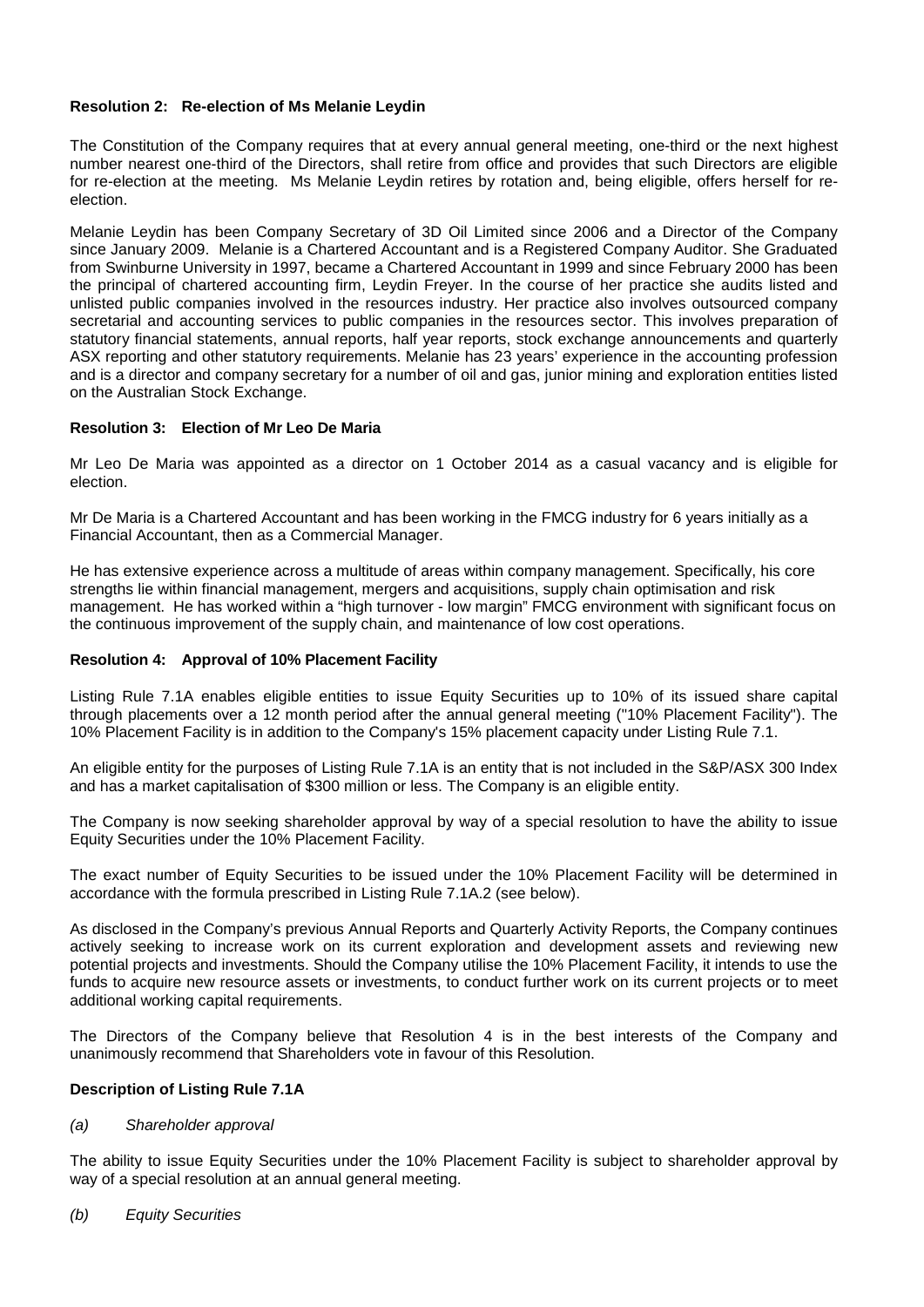Any Equity Securities issued under the 10% Placement Facility must be in the same class as an existing quoted class of Equity Securities of the Company.

The Company, as at the date of the Notice, has on issue two classes of Equity Securities, Shares and unlisted Options.

#### *(c) Formula for calculating 10% Placement Facility*

Listing Rule 7.1A.2 provides that eligible entities which have obtained shareholder approval at an annual general meeting may issue or agree to issue, during the 12 month period after the date of the annual general meeting, a number of Equity Securities calculated in accordance with the following formula:

#### $(A \times D)$ –E

- **A** is the number of shares on issue 12 months before the date of issue or agreement:
- (A) plus the number of fully paid shares issued in the 12 months under an exception in Listing Rule 7.2;
- (B) plus the number of partly paid shares that became fully paid in the 12 months;
- (C) plus the number of fully paid shares issued in the 12 months with approval of holders of shares under Listing Rule 7.1 and 7.4. This does not include an issue of fully paid shares under the entity's 15% placement capacity without shareholder approval;
- (D) less the number of fully paid shares cancelled in the 12 months.

Note that A is has the same meaning in Listing Rule 7.1 when calculating an entity's 15% placement capacity.

- **D** is 10%
- **E** is the number of Equity Securities issued or agreed to be issued under Listing Rule 7.1A.2 in the 12 months before the date of the issue or agreement to issue that are not issued with the approval of shareholders under Listing Rule 7.1 or 7.4.
- *(d) Listing Rule 7.1 and Listing Rule 7.1A*

The ability of an entity to issue Equity Securities under Listing Rule 7.1A is in addition to the entity's 15% placement capacity under Listing Rule 7.1.

At the date of this Notice, the Company has on issue 237,523,000 Shares and therefore has a capacity to issue:

- (i) 35,628,450 Equity Securities under Listing Rule 7.1; and
- (ii) subject to Shareholder approval being sought under Resolution 4, 23,752,300 Equity Securities under Listing Rule 7.1A.

The actual number of Equity Securities that the Company will have capacity to issue under Listing Rule 7.1A will be calculated at the date of issue of the Equity Securities in accordance with the formula prescribed in Listing Rule 7.1A.2

#### *(e) Minimum Issue Price*

The issue price of Equity Securities issued under Listing Rule 7.1A must be not less than 75% of the VWAP of Equity Securities in the same class calculated over the 15 Trading Days immediately before:

- (i) the date on which the price at which the Equity Securities are to be issued is agreed; or
- (ii) if the Equity Securities are not issued within 5 Trading Days of the date in paragraph (i) above, the date on which the Equity Securities are issued.

#### *(f) 10% Placement Period*

Shareholder approval of the 10% Placement Facility under Listing Rule 7.1A is valid from the date of the annual general meeting at which the approval is obtained and expires on the earlier to occur of: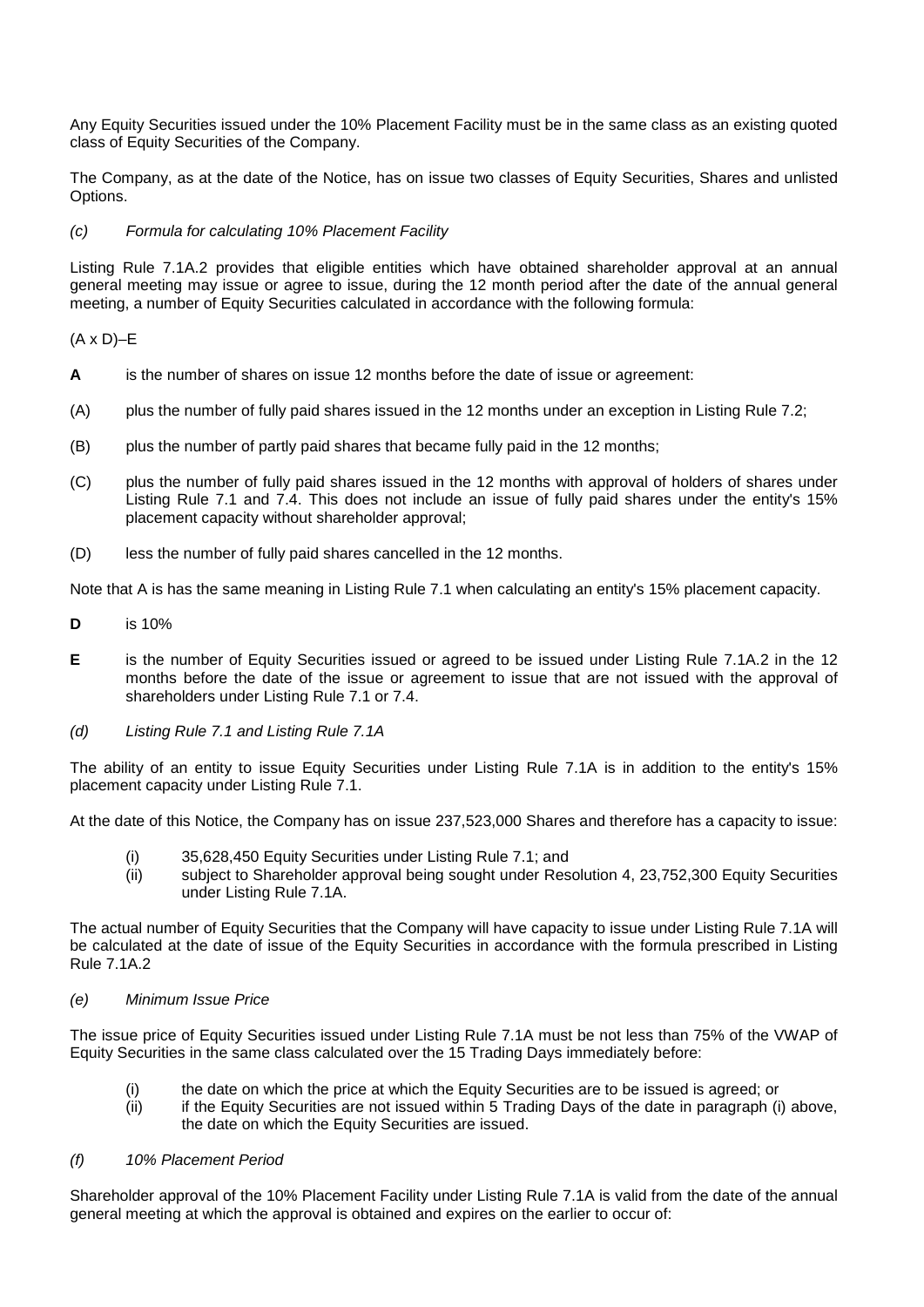- (i) the date that is 12 months after the date of the annual general meeting at which the approval is obtained; or
- (ii) the date of the approval by shareholders of a transaction under Listing Rules 11.1.2 (a significant change to the nature or scale of activities) or 11.2 (disposal of main undertaking),

or such longer period if allowed by ASX (10% Placement Period).

#### **Listing Rule 7.1A**

The effect of Resolution 4 will be to allow the Directors to issue the Equity Securities under Listing Rule 7.1A during the 10% Placement Period without using the Company's 15% placement capacity under Listing Rule 7.1.

Resolution 4 is a special resolution and therefore requires approval of 75% of the votes cast by Shareholders present and eligible to vote (in person, by proxy, by attorney or, in the case of a corporate Shareholder, by a corporate representative).

#### **Specific information required by Listing Rule 7.3A**

Pursuant to and in accordance with Listing Rule 7.3A, information is provided in relation to the approval of the 10% Placement Facility as follows:

- (a) The Equity Securities will be issued at an issue price of not less than 75% of the VWAP for the Company's Equity Securities over the 15 Trading Days immediately before:
	- (i) the date on which the price at which the Equity Securities are to be issued is agreed; or
	- (ii) if the Equity Securities are not issued within 5 Trading Days of the date in paragraph (i) above, the date on which the Equity Securities are issued.
- (b) If Resolution 4 is approved by Shareholders and the Company issues Equity Securities under the 10% Placement Facility, the existing Shareholders' voting power in the Company will be diluted as shown in the below table. There is a risk that:
	- (i) the market price for the Company's Equity Securities may be significantly lower on the date of the issue of the Equity Securities than on the date of the Meeting; and
	- (ii) the Equity Securities may be issued at a price that is at a discount to the market price for the Company's Equity Securities on the issue date or the Equity Securities are issued as part of consideration for the acquisition of a new asset,

which may have an effect on the amount of funds raised by the issue of the Equity Securities.

The below table shows the dilution of existing Shareholders on the basis of the current market price of Shares and the current number of ordinary securities for variable "A" calculated in accordance with the formula in Listing Rule 7.1A(2) as at the date of this Notice.

The table also shows:

- two examples where variable "A" has increased, by 50% and 100%. Variable "A" is based on the number of ordinary securities the Company has on issue. The number of ordinary securities on issue may increase as a result of issues of ordinary securities that do not require Shareholder approval (for example, a pro rata entitlements issue or scrip issued under a takeover offer) or future specific placements under Listing Rule 7.1 that are approved at a future Shareholders' meeting; and
- two examples of where the issue price of ordinary securities has decreased by 50% and increased by 100% as against the current market price.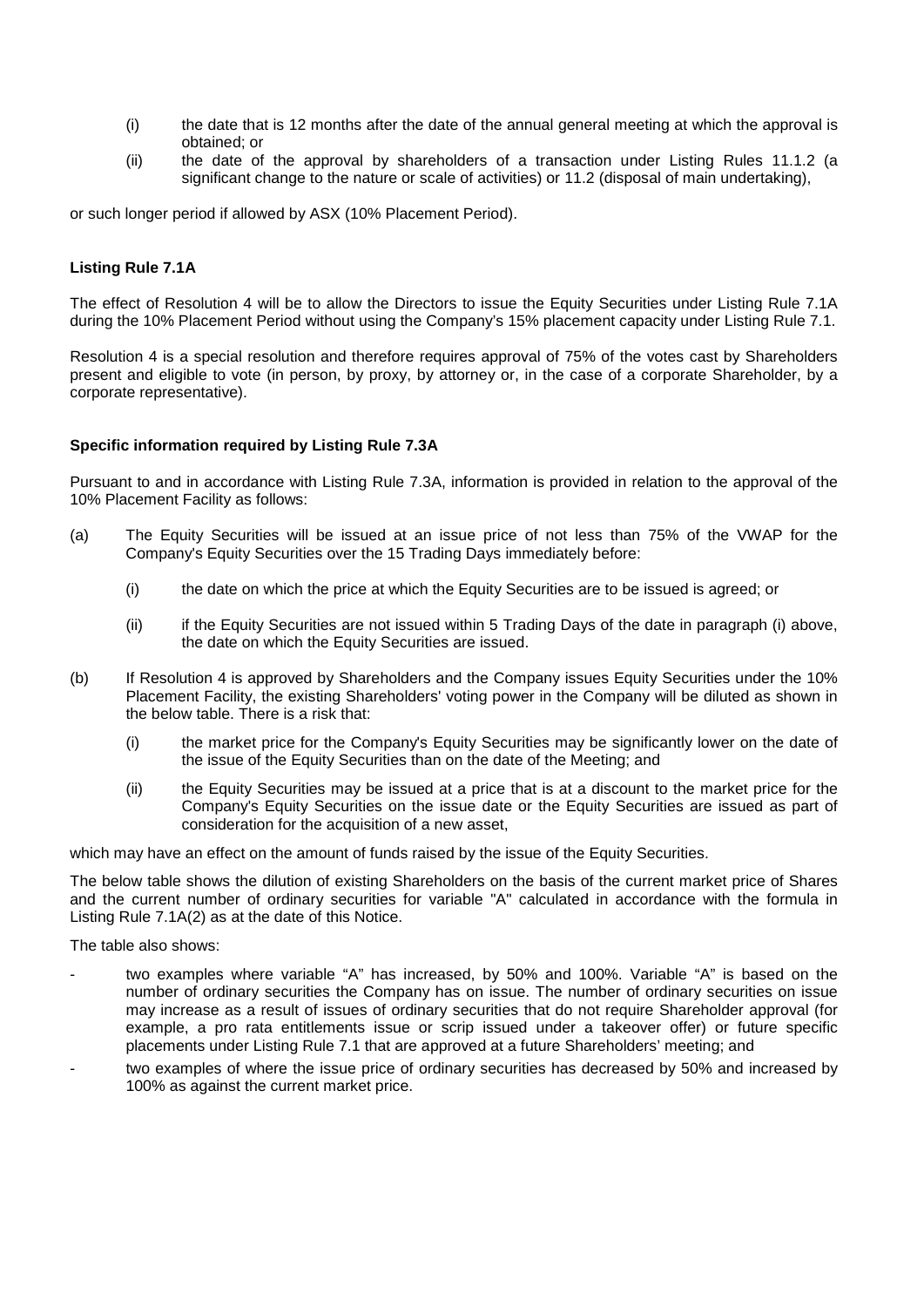|                                                                     |                                  | <b>Dilution</b>                                  |                               |                                            |  |
|---------------------------------------------------------------------|----------------------------------|--------------------------------------------------|-------------------------------|--------------------------------------------|--|
| Variable 'A' in Listing<br><b>Rule 7.1A.2</b>                       |                                  | \$0.042<br>50% decrease in<br><b>Issue Price</b> | \$0.084<br><b>Issue Price</b> | \$0.168<br>100% increase<br>in Issue Price |  |
| <b>Current Variable A</b><br>237,523,000 Shares                     | 10%<br>Voting<br><b>Dilution</b> | 23,752,300<br><b>Shares</b>                      | 23,752,300<br><b>Shares</b>   | 23,752,300<br><b>Shares</b>                |  |
|                                                                     | <b>Funds</b><br>raised           | \$997,597                                        | \$1,995,193                   | \$3,990,386                                |  |
| 50% increase in<br><b>current Variable A</b><br>356,284,500 Shares  | 10%<br>Voting<br><b>Dilution</b> | 35,628,450<br><b>Shares</b>                      | 35,628,450<br><b>Shares</b>   | 35,628,450<br><b>Shares</b>                |  |
|                                                                     | <b>Funds</b><br>raised           | \$1,496,395                                      | \$2,992,790                   | \$5,985,580                                |  |
| 100% increase in<br><b>current Variable A</b><br>475,046,000 Shares | 10%<br>Voting<br><b>Dilution</b> | 47,504,600<br><b>Shares</b>                      | 47,504,600<br><b>Shares</b>   | 47,504,600<br><b>Shares</b>                |  |
|                                                                     | <b>Funds</b><br>raised           | \$1,995,193                                      | \$3,990,386                   | \$7,980,773                                |  |

The table has been prepared on the following assumptions:

- The Company issues the maximum number of Equity Securities available under the 10% Placement Facility.
- No Options (including any Options issued under the 10% Placement Facility) are exercised into Shares before the date of the issue of the Equity Securities:
- The 10% voting dilution reflects the aggregate percentage dilution against the issued share capital at the time of issue. This is why the voting dilution is shown in each example as 10%.
- The table does not show an example of dilution that may be caused to a particular Shareholder by reason of placements under the 10% Placement Facility, based on that Shareholder's holding at the date of the Meeting.
- The table shows only the effect of issues of Equity Securities under Listing Rule 7.1A, not under the 15% placement capacity under Listing Rule 7.1.
- The issue of Equity Securities under the 10% Placement Facility consists only of Shares.
- The issue price is \$0.084, being the closing price of the Shares on ASX on 13 October 2014.
- (c) The Company will only issue and allot the Equity Securities during the 10% Placement Period. The approval under Resolution 4 for the issue of the Equity Securities will cease to be valid in the event that Shareholders approve a transaction under Listing Rule 11.1.2 (a significant change to the nature or scale of activities or Listing Rule 11.2 (disposal of main undertaking).
- (d) The Company may seek to issue the Equity Securities for the following purposes:
	- (i) non-cash consideration for the acquisition of the new resources assets and investments. In such circumstances the Company will provide a valuation of the non-cash consideration as required by Listing Rule 7.1A.3; or
	- (ii) cash consideration. In such circumstances, the Company intends to use the funds raised towards an acquisition of new assets or investments (including expense associated with such acquisition), continued exploration and feasibility study expenditure on the Company's current assets and/or general working capital.

The Company will comply with the disclosure obligations under Listing Rules 7.1A(4) and 3.10.5A upon issue of any Equity Securities.

The Company's allocation policy is dependent on the prevailing market conditions at the time of any proposed issue pursuant to the 10% Placement Facility. The identity of the allottees of Equity Securities will be determined on a case-by-case basis having regard to the factors including but not limited to the following: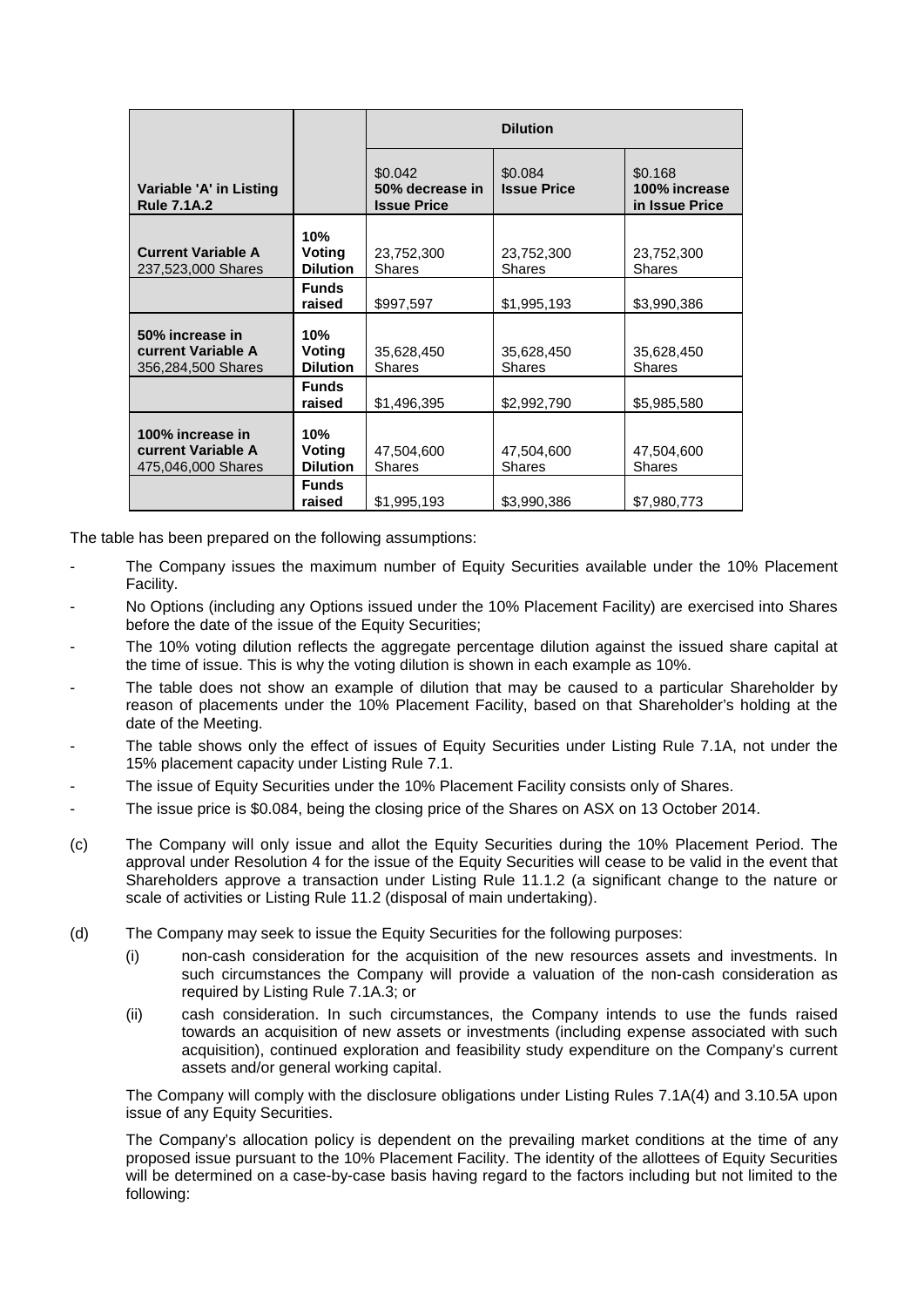- (i) the methods of raising funds that are available to the Company, including but not limited to, rights issue or other issue in which existing security holders can participate;
- (ii) the effect of the issue of the Equity Securities on the control of the Company;
- (iii) the financial situation and solvency of the Company; and
- (iv) advice from corporate, financial and broking advisers (if applicable).

The allottees under the 10% Placement Facility have not been determined as at the date of this Notice but may include existing substantial Shareholders and/or new Shareholders who are not related parties or associates of a related party of the Company.

Further, if the Company is successful in acquiring new resources assets or investments, it is likely that the allottees under the 10% Placement Facility will be the vendors of the new resources assets or investments.

- (e) The Company has previously obtained Shareholder approval under Listing Rule 7.1A at the Annual General Meeting held on 25 November 2013. The following information is provided in accordance with Listing Rule 7.3A.6:
	- (i) During the 12 months preceding the date of this meeting, the Company did not issue any Equity Securities under Listing Rule 7.1A;
	- (ii) During the 12 months preceding the date of this meeting, the Company issued 400,000 Equity Securities, which represents approximately 0.1% of the total number of Equity Securities on issue at 25 November 2013 (12 months before this meeting). All of these Equity Securities were issued under an exception to Listing Rule 7.2:

Details of the issue of Equity Securities are as follows:

- On 25 July 2014, the Company granted 400,000 unlisted options with an exercise price of \$0.084 (8.4 cents) and an expiry date of 30 November 2017 to the Company's Commercial and Exploration Manager pursuant to an employment agreement.
- (f) A voting exclusion statement is included in the Notice. At the date of the Notice, the Company has not approached any particular existing Shareholder or security holder or an identifiable class of existing security holder to participate in the issue of the Equity Securities. No existing Shareholder's votes will therefore be excluded under the voting exclusion in the Notice.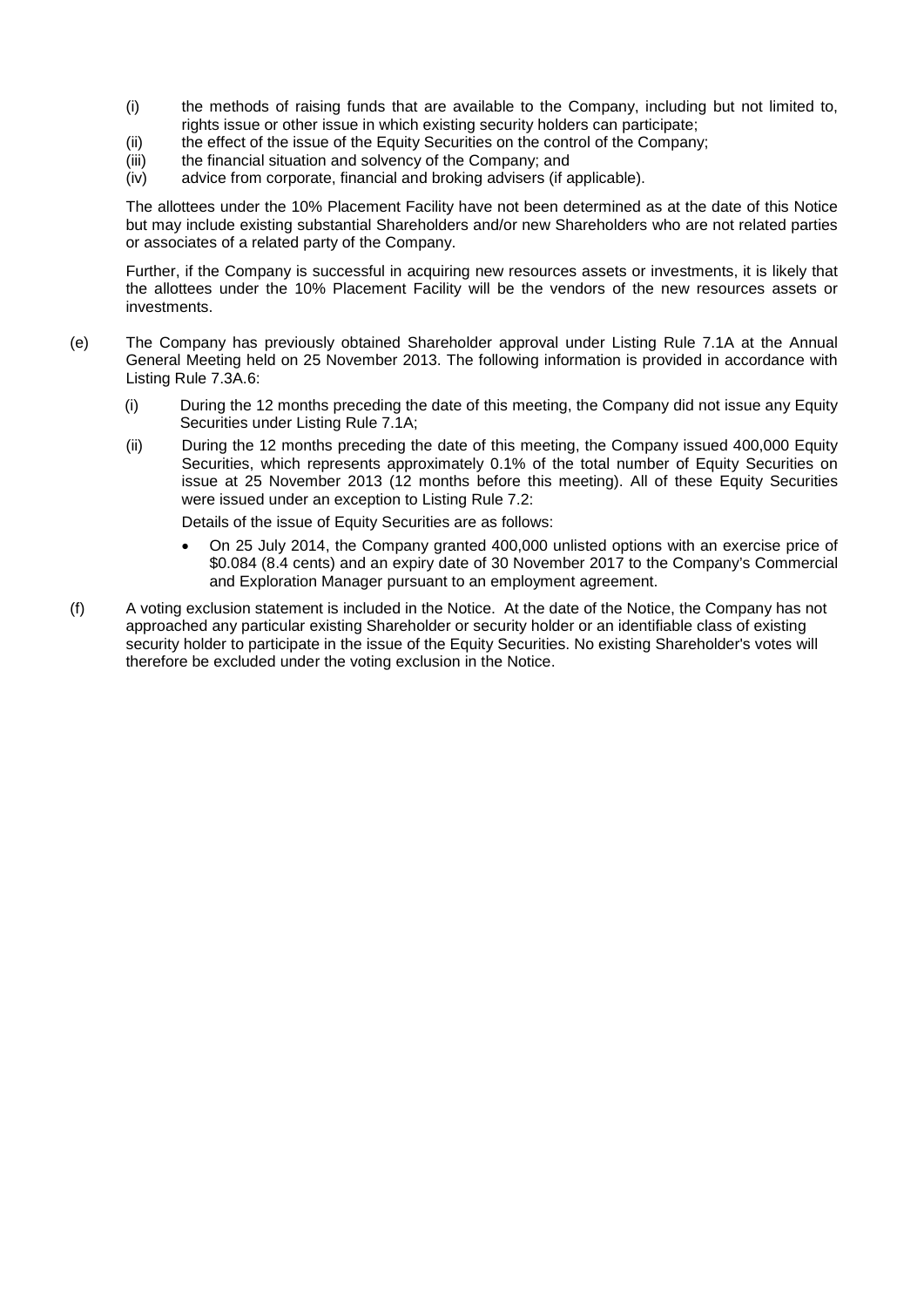### **PROXY AND VOTING INSTRUCTIONS**

- 1. For the purposes of the Corporations Act, the Company has determined that all securities of the Company recorded on the Company's register as at 10.00am (AEDST) on the date 2 days before the date of the Annual General Meeting will be taken, for the purposes of the Meeting, to be held by the persons who held them at that time.
- 2. The details of the Resolutions contained in the Explanatory Statement accompanying this Notice of Meeting should be read together with, and forms part of this Notice of Meeting.
- 3. A shareholder entitled to attend and vote is entitled to appoint not more than two proxies. Where more than one proxy is appointed, each proxy must be appointed to represent a specified proportion of the shareholder's voting rights. If the shareholder appoints two proxies and the appointment does not specify this proportion, each proxy may exercise half of the votes. A proxy need not be a shareholder of the Company.
- 4. If a proxy is not directed how to vote on an item of business, the proxy may vote or abstain from voting on that resolution as they think fit.
- 5. If a proxy is instructed to abstain from voting on an item of business, they are directed not to vote on the shareholder's behalf on the poll and the shares that are the subject of the proxy appointment will not be counted in calculating the required majority.
- 6. Shareholders who return their proxy forms with a direction on how to vote but do not nominate the identity of their proxy will be taken to have appointed the Chairman of the meeting as their proxy to vote on their behalf.
- 7. If a proxy form is returned but the nominated proxy does not attend the meeting, or does not vote on the resolution, the Chairman of the meeting will act in place of the nominated proxy and vote in accordance with any instructions.
- 8. Proxy appointments in favour of the Chairman of the meeting, the secretary or any Director that do not contain a direction on how to vote will be used where possible to support each of the resolutions proposed in this Notice.
- 9. Where a voting exclusion applies, the Company need not disregard a vote if it is cast by a person excluded from voting as a proxy for a person who is entitled to vote in accordance with the directions on the proxy form, or where it is cast by the person chairing the meeting as proxy for a person who is entitled to vote, in accordance with the directions on the proxy form to vote as the proxy decides.
- 10. A proxy form is attached. If required it should be completed, signed and returned to the Company's registered office or Computershare Investor Services Pty Ltd in accordance with the instructions set out in the proxy form by no later than 10.00am (AEDST) on 15 November 2014.

#### **By Mail:**

Computershare Investor Services Pty Limited GPO Box 242 Melbourne Victoria 3001 Australia

**Alternatively you can fax your form to:** (within Australia) 1800 783 447 (outside Australia) +61 3 9473 2555

Relevant custodians may lodge their proxy forms online by visiting [www.intermediaryonline.com](http://www.intermediaryonline.com/)

#### **GLOSSARY**

The following terms have the following meanings in this Explanatory Statement:

"**ASIC**" means the Australian Securities and Investments Commission;

"**ASX**" means ASX Limited or the Australian Securities Exchange, as the context requires;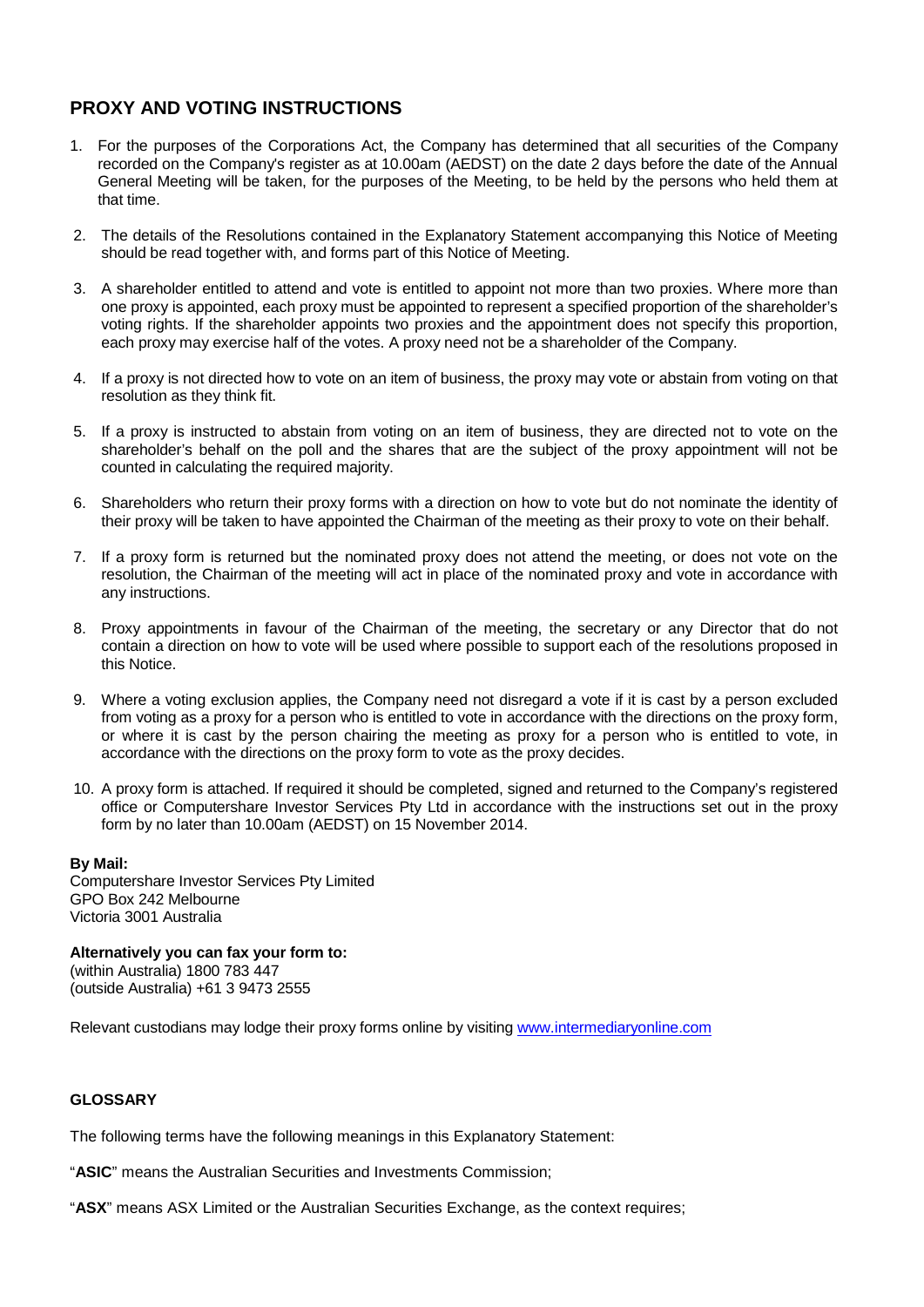"**AEDST**" means Australian Eastern Daylight Savings Time.

"**Board**" means the Directors acting as the board of Directors of the Company or a committee appointed by such board of Directors;

"**Closely Related Party**" of a member of the Key Management Personnel means:

- (i) a spouse or child of the member;
- $(iii)$  a child of the member's spouse;<br> $(iii)$  a dependent of the member or the
- a dependent of the member or the member's spouse;
- (iv) anyone else who is one of the member's family and may be expected to influence the member, or be influenced by the member, in the member's dealing with the entity;
- (v) a company the member controls; or<br>(vi) a person prescribed by the Corporat
- a person prescribed by the Corporations Regulations 2001 (Cth).

"**Company**" means 3D Oil Limited ABN 40 105 597 279;

"**Corporations Act**" means the Corporations Act 2001 (Cth);

"**Director**" means a Director of the Company;

"**Key Management Personnel**" has the same meaning as in the accounting standards issued by the Australian Accounting Standards Board and means those persons having authority and responsibility for planning, directing and controlling the activities of the Company, or if the Company is part of a consolidated entity, of the consolidated entity, directly or indirectly, including any director (whether executive or otherwise) of the Company, or if the Company is part of a consolidated entity, of an entity within the consolidated group.

"**Listing Rules**" means the Listing Rules of the ASX;

"**Notice**" means the Notice of Meeting accompanying this Explanatory Statement;

**"Remuneration Report"** means the remuneration report which forms part of the Directors' Report of 3D Oil for the financial year ended 30 June 2014 and which is set out in the 2014 Annual Report.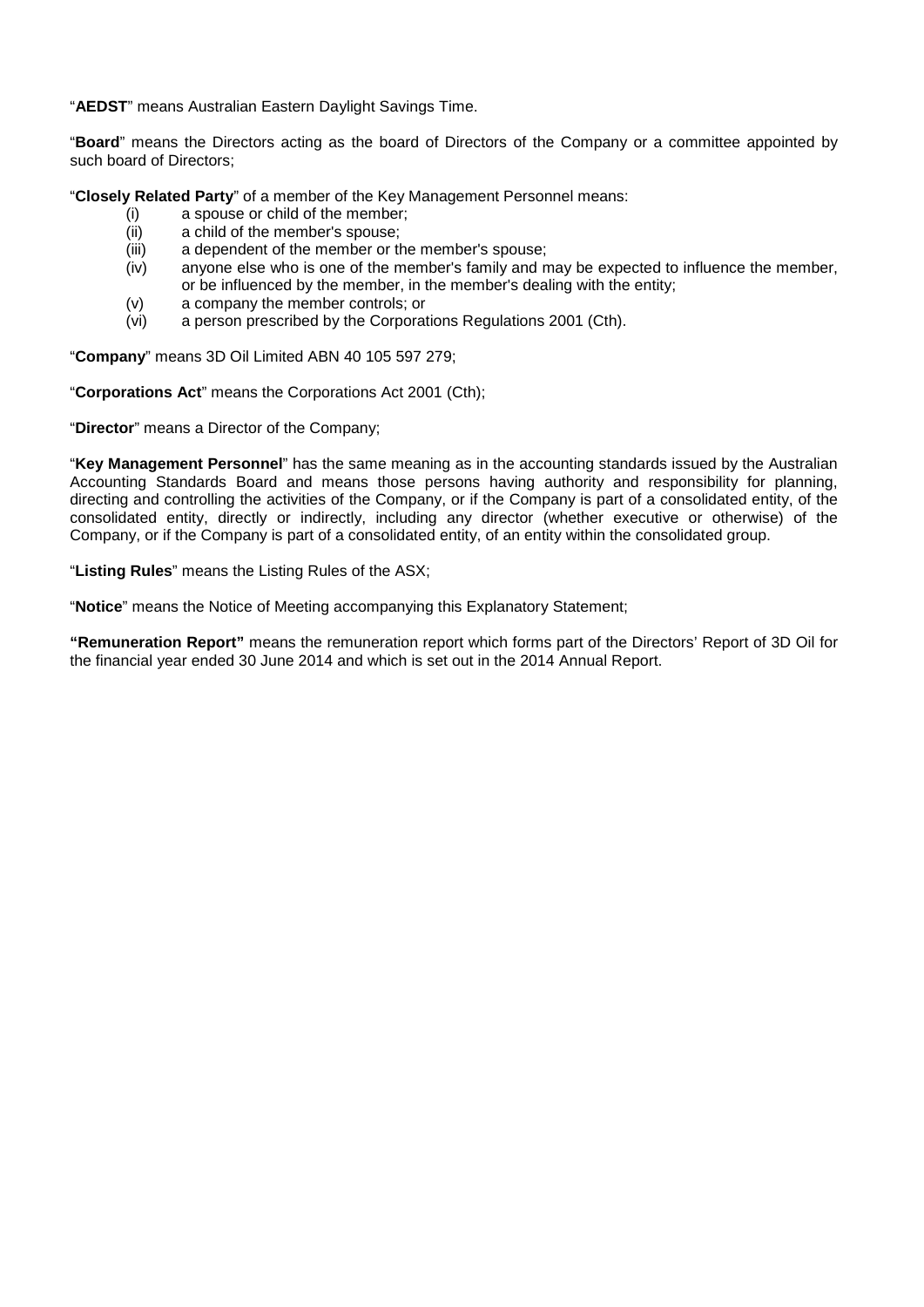

#### **Lodge your vote:**

**Online:** www.investorvote.com.au  $\boxed{\Box}$ 

\*S000001Q01\*

 $\vdash$  000001 000 TDO MR SAM SAMPLE FLAT 123 123 SAMPLE STREET THE SAMPLE HILL SAMPLE ESTATE SAMPLEVILLE VIC 3030

### **By Mail:**

Computershare Investor Services Pty Limited GPO Box 242 Melbourne Victoria 3001 Australia

Alternatively you can fax your form to (within Australia) 1800 783 447 (outside Australia) +61 3 9473 2555

For Intermediary Online subscribers only (custodians) www.intermediaryonline.com

**For all enquiries call:**

(within Australia) 1300 850 505 (outside Australia) +61 3 9415 4000

## **Proxy Form**



### **Vote and view the annual report online**

Go to www.investorvote.com.au **or** scan the QR Code with your mobile device. Follow the instructions on the secure website to vote. •

#### **Your access information that you will need to vote:**

#### **Control Number: 999999**

#### **SRN/HIN: I9999999999 PIN: 99999**

PLEASE NOTE: For security reasons it is important that you keep your SRN/HIN confidential.



### **How to Vote on Items of Business**

All your securities will be voted in accordance with your directions.

#### **Appointment of Proxy**

**Voting 100% of your holding:** Direct your proxy how to vote by marking one of the boxes opposite each item of business. If you do not mark a box your proxy may vote or abstain as they choose (to the extent permitted by law). If you mark more than one box on an item your vote will be invalid on that item.

**Voting a portion of your holding:** Indicate a portion of your voting rights by inserting the percentage or number of securities you wish to vote in the For, Against or Abstain box or boxes. The sum of the votes cast must not exceed your voting entitlement or 100%.

**Appointing a second proxy:** You are entitled to appoint up to two proxies to attend the meeting and vote on a poll. If you appoint two proxies you must specify the percentage of votes or number of securities for each proxy, otherwise each proxy may exercise half of the votes. When appointing a second proxy write both names and the percentage of votes or number of securities for each in Step 1 overleaf.

**A proxy need not be a securityholder of the Company.**

### **Signing Instructions for Postal Forms**

**Individual:** Where the holding is in one name, the securityholder must sign.

**Joint Holding:** Where the holding is in more than one name, all of the securityholders should sign.

**Power of Attorney:** If you have not already lodged the Power of Attorney with the registry, please attach a certified photocopy of the Power of Attorney to this form when you return it.

**Companies:** Where the company has a Sole Director who is also the Sole Company Secretary, this form must be signed by that person. If the company (pursuant to section 204A of the Corporations Act 2001) does not have a Company Secretary, a Sole Director can also sign alone. Otherwise this form must be signed by a Director jointly with either another Director or a Company Secretary. Please sign in the appropriate place to indicate the office held. Delete titles as applicable.

#### **Attending the Meeting**

Bring this form to assist registration. If a representative of a corporate securityholder or proxy is to attend the meeting you will need to provide the appropriate "Certificate of Appointment of Corporate Representative" prior to admission. A form of the certificate may be obtained from Computershare or online at www.investorcentre.com under the help tab, "Printable Forms".

**Comments & Questions:** If you have any comments or questions for the company, please write them on a separate sheet of paper and return with this form.

*GO ONLINE TO VOTE, or turn over to complete the form*